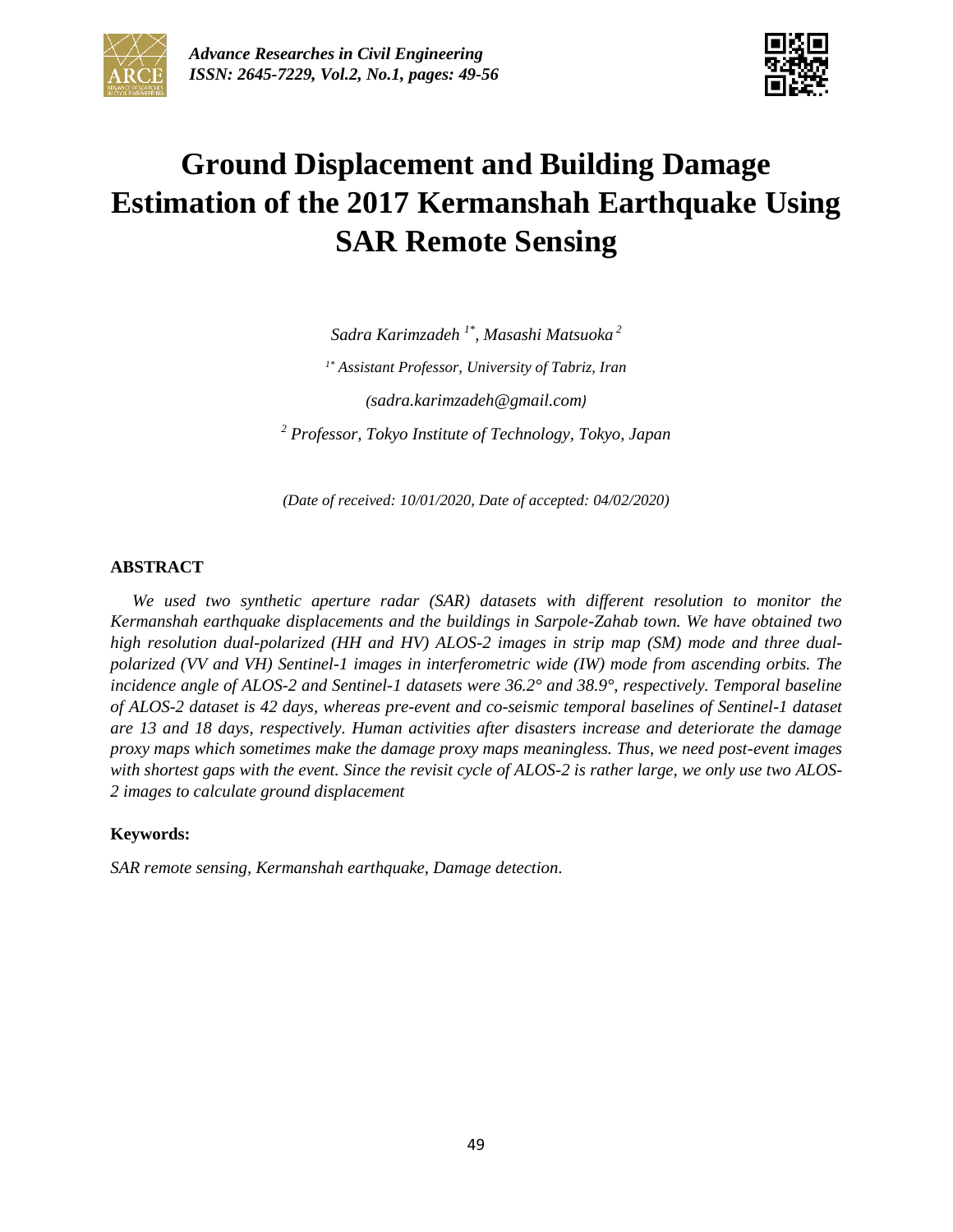



# **1. Introduction**

Iran is located in a seismically active region between two tectonic plates in north and south. In the recent decades Iran experienced deadliest earthquakes with considerable casualties. For instance, in December 2003, the Bam earthquake devastated city of Bam (M 6.3) in central Iran and about 40000 people were died. Following double-earthquake of Ahar-Varzaghan (M 6.3 and 6.4) in August 2012 struck NW Iran with more than 300 deaths in remote rural areas (Karimzadeh el al., 2014) [1]. Since 2003, not only thousands were killed by earthquakes in different parts of Iranian plateau, but also more than 100000 people were displaced. On the 12th November, an earthquake with magnitude of 7.3 struck west of Iran at 21:48 Iran Standard Time (Solaymani Azad et al., 2017 [2]; Karimzadeh et al., 2018 [3]). It was the deadliest earthquake in 2017 with more than 600 casualties, 7000 injured people and 15000 homeless. According to the Iranian Seismological Network (ISN), the earthquake happened in Iranian territory in Kermanshah province, near the Iraqi border. However, the United States Geological Survey (USGS) reported earthquake in Iraq. The event was named Kermanshah or Sarpole-Zahab earthquake in Iran, and in Iraq, it was called Halabja earthquake. In this paper, we study different aspects of this earthquake and produce change proxy maps (CPMs) both from coherence and intensity methods for city of Sarpole-Zahab which heavily damaged by the earthquake.

# **2. The Earthquake and SAR Data**

As shown in Figure 1, in the study area, there are numerous faults in Zagros thrust belt, but the source fault for the event was unknown Time (Solaymani Azad et al., 2017 [2]; Karimzadeh et al., 2018 [3]). The southern plates (Arabian plate) has a northward movement of 22 mm/yr due to recent GPS measurements (Jackson 1992 [4]). This is the main reason that the earthquakes are inevitable part of Iran especially shallow earthquakes in south-to-west parts of Iran where the epicenter of the recent Iran-Iraq earthquake is located. Focal mechanism of USGS indicates rupture occurred on a fault dipping shallowly to the east-northeast, or on a fault dipping steeply to the southwest. The previous events recorded in the Zagros thrust belt were almost shallow earthquake, and the reported depth by USGS was 19 km which indicates a shallow event. Figure 1 shows that more than 20 cities and more than 1000 villages in Kermanshah province were affected by the earthquake. The main part of structural damages were reported in early hours after the earthquake from Sarpole-Zahab, Qasre-Shirin, Salase-Babajani and Gilane-gharb by visual inspection of experts and reports of local people. But unfortunately the situation of most of the villages in the mountainous area were unknown. The earthquake was felt not only in the neighborhood provinces in Iran, but also were recorded by seismological stations in neighborhood countries such as Iraq, Turkey and Azerbaijan (Karimzadeh et al., 2018 [3]).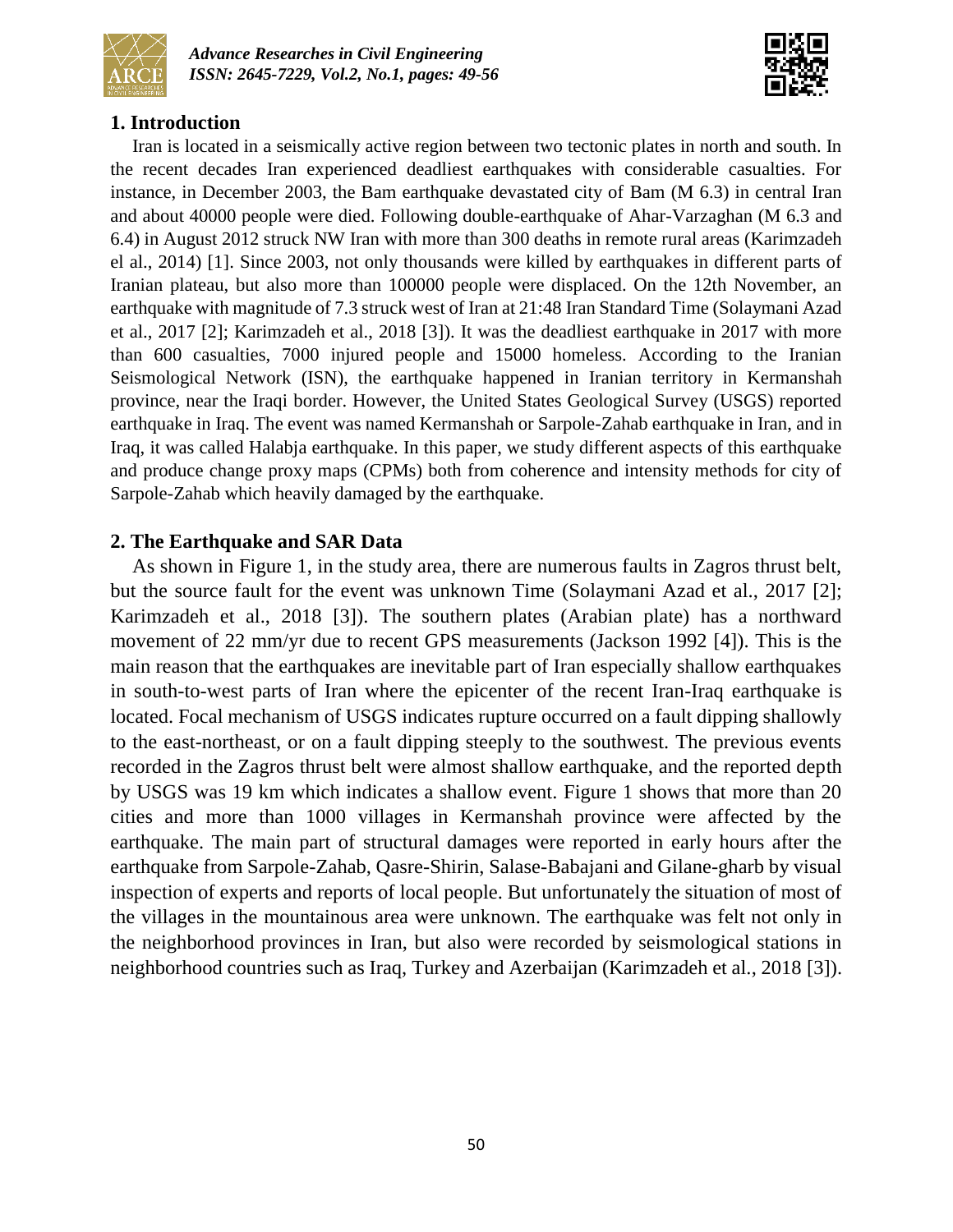





**Figure 1.** Inset: Fault map of Iran; Main map: location of the earthquake (November 12, 2017) and distribution of the cities (back triangles) and villages (yellow dots). Pink polygon illustrates Kermanshah province of Iran.

Since the earthquake happened in night-time, the disaster response was not fast enough and rescue teams had to wait for sunrise to conduct research in the affected areas. SAR imagery with concept of rapid disaster response is developing recently by newly launched satellites such as Sentinel-1. It has almost three times shorter repeat cycle than the former missions of European Space Agency (i.e. ERS1/2 and ENVISAT) and if Sentinel-1A and Sentinel-1B are both collecting data, the repeat cycle can be reduced to 6 days. As such, near-real-time damage monitoring is possible due to shortened revisited interval of SAR missions. Here, we used two datasets with different resolution to first monitor the earthquake displacements and then the collapsed buildings in Sarpole-Zahab. We have obtained two high resolution dual-polarized (HH and HV) ALOS-2 images in stripmap (SM) mode and three dual-polarized (VV and VH) Sentinel-1 images in interferometric wide (IW) mode from ascending orbits. The incidence angle of ALOS-2 and Sentinel-1 datasets were 36.2 and 38.9, respectively. Temporal baseline of ALOS-2 dataset is 42 days, whereas pre-event and co-seismic temporal baselines of Sentinel-1 dataset are 13 and 18 days, respectively. Human activities after disasters increase and deteriorate the damage proxy maps which sometimes make the damage proxy maps meaningless. Thus, we need post-event images with shortest gaps with the event. Since the revisit cycle of ALOS-2 is rather large, we only use two ALOS-2 images to calculate ground displacement; proxy maps were calculated from Sentinel-1 dataset.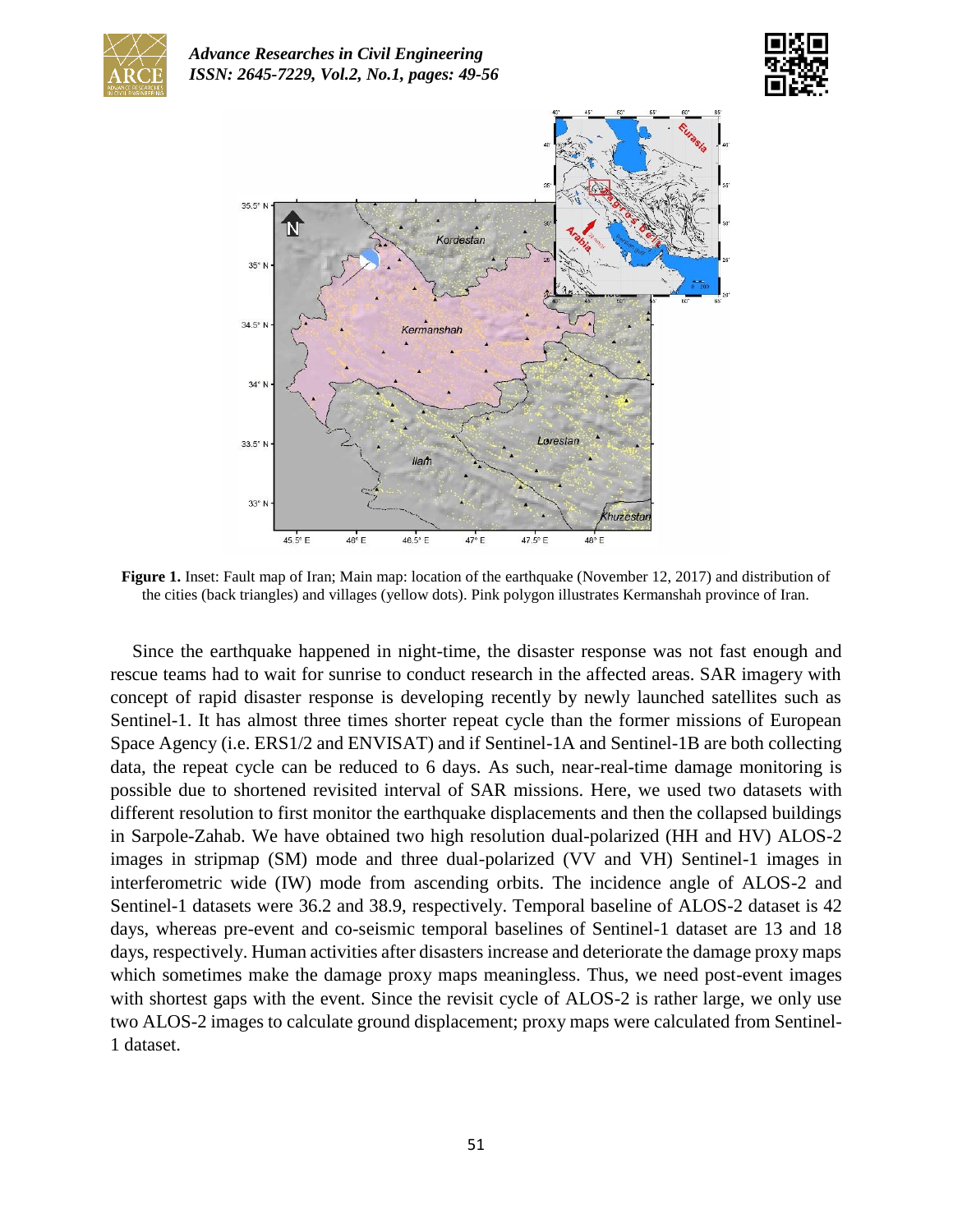



## **3. Ground Displacement and Modelling**

We calculated ground displacement map of the earthquake using Interferometric Synthetic Aperture Radar (InSAR) method for two ALOS-2 images (2017/10/12 and 2017/11/23) with spatial resolution of 10 m and two Sentinel-1 images (2017/10/30 and 2017/11/17). The InSAR results show about 85 cm movements in south west of the fault in the line-of-sight (LOS) of the satellite (Figure 2a), also indicate major triggered slips such as landslides in the ground surface, where two SAR signals cannot interfere with each other and looks like "sprayed sands". Surficial movements related with the earthquake are observed in both interferograms, but the main rupture probably happened at depth (Figure 2).



**Figure 2.** (a) and (b) Wrapped interferforgrams of ALOS-2 and Sentinel-1 in HH and VV polarization, respectively; each fringe shows 12 cm and 3 cm displacement in ALOS-2 interferogram and Sentinel-1 interferogram, respectively. (c) Location of the Mela Kabod landslide and its phase changes.

We applied a forward model on the ALOS-2 unwrapped interferogram to generate geocoded or slant range surface displacement maps according to tectonic movements and fault plane parameters. Because of large size of the generated displacement maps, the displacements should be down-sampled. We first applied the quadtree method to downsample the displacement map, but the results were not satisfactory due to poor resolution of modeled displacements (Jonsson et al., 2002 [5]). We then applied a mesh from a vector file to pick up values for near-field and far-field displacements. For the near-field, we considered a dense grid size, whereas for the far-field we considered a sparse grid size. A linear inversion according to CMT fault plane parameters (strike=351, dip=10, slip=143) was applied in two steps. First we estimate the best-fit fault parameters by assuming a uniform slip and then we divide the faults into the sub-faults along strike and dip directions.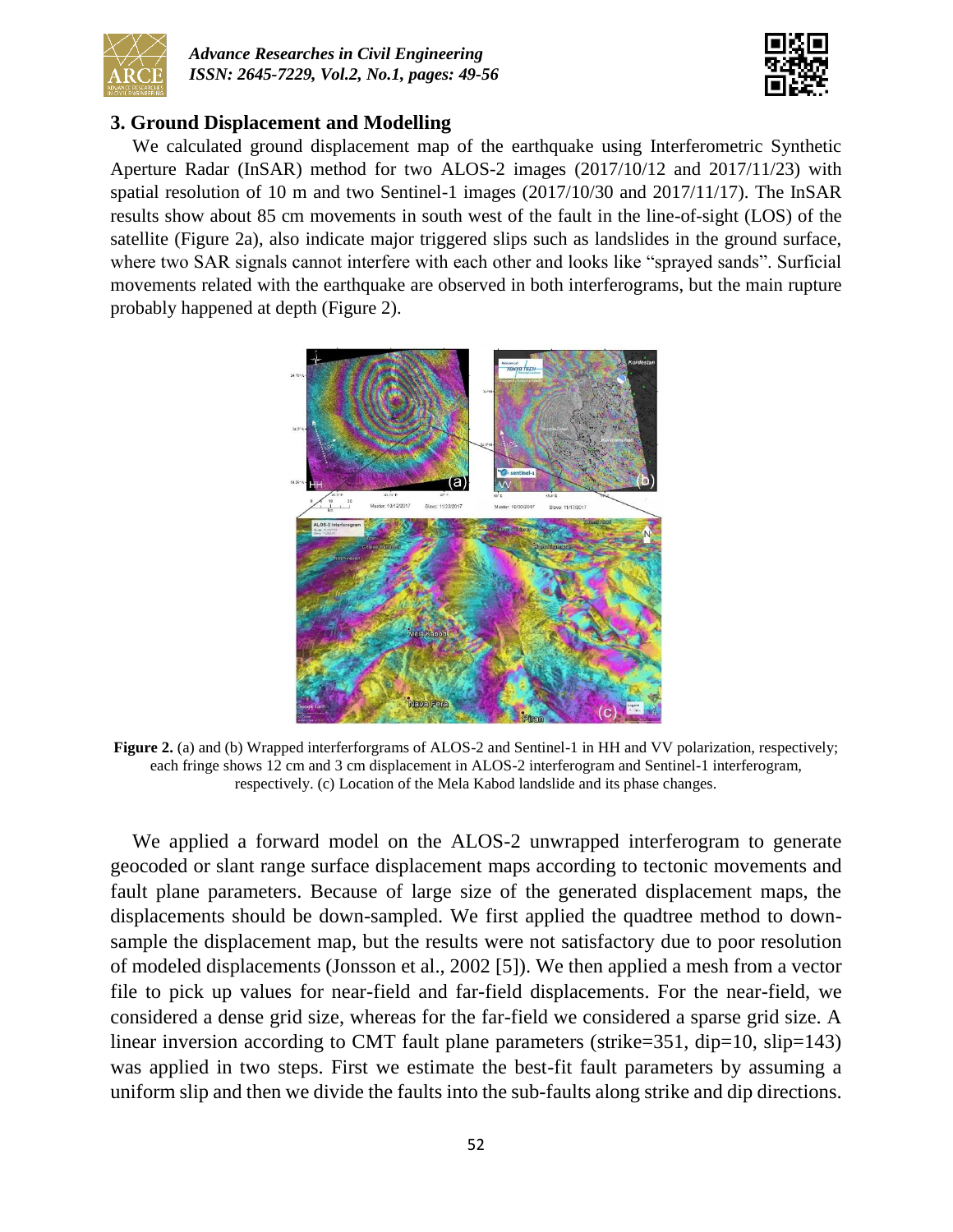



Once the results of linear inteversion and the distributed slip over the fault is estimated, we performed a fowrad modeling by assuming the center of the fault as a reference point (Jonsson et al., 2002 [5]; Okada 1985 [6]) As shown in Figure 3, the model fits the displacements rationally well, and residuals probably indicate non-tectonic movements such as triggered landslides and land subsidence in eastern part of the study area. Figure 3c and d also show two profiles, parallel to LOS and comparison of modeled and observed displacements.



**Figure 3.** (a) Coseismic displacements of the 12 November 2017 earthquake; (b) modeled displacements; (c) residual map which is the difference between (a) and (b); (d) LOS profiles of the real displacements (red) and model displacements (back).

### **4. Change Proxy Maps (CMP)**

Here, we used backscattering coefficient and phase correlation (coherence) as two indices for change mapping over city of Sarpole-Zahab. As mentioned, due to larger latency of ALOS-2 data, in this section only multitemporal CMPs from Sentinel-1 dataset were calculated. Due to complex behavior of the backscattering coefficient, the building classification was not reliable. Thus, we used RGB visualization of differential backscattering values of pre- (2017/10/30) and post-event (2017/11/17) to produce CMP of human activities during and after the earthquake such as establishment of tents, camps and debris removing. As shown in Figure 4, overall, visual comparison of the RGB results are in good agreement with the location of temporary settlements deduced from optical imagery of the United Nations Institute for Training and Research (UNITAR). We drew three profiles in SE-NW direction in Sarpole-Zahab. Red band of the three profiles indicate that the location of the large camps or temporary settlements can be detected by differential backscattering value of the pre- and post-event images.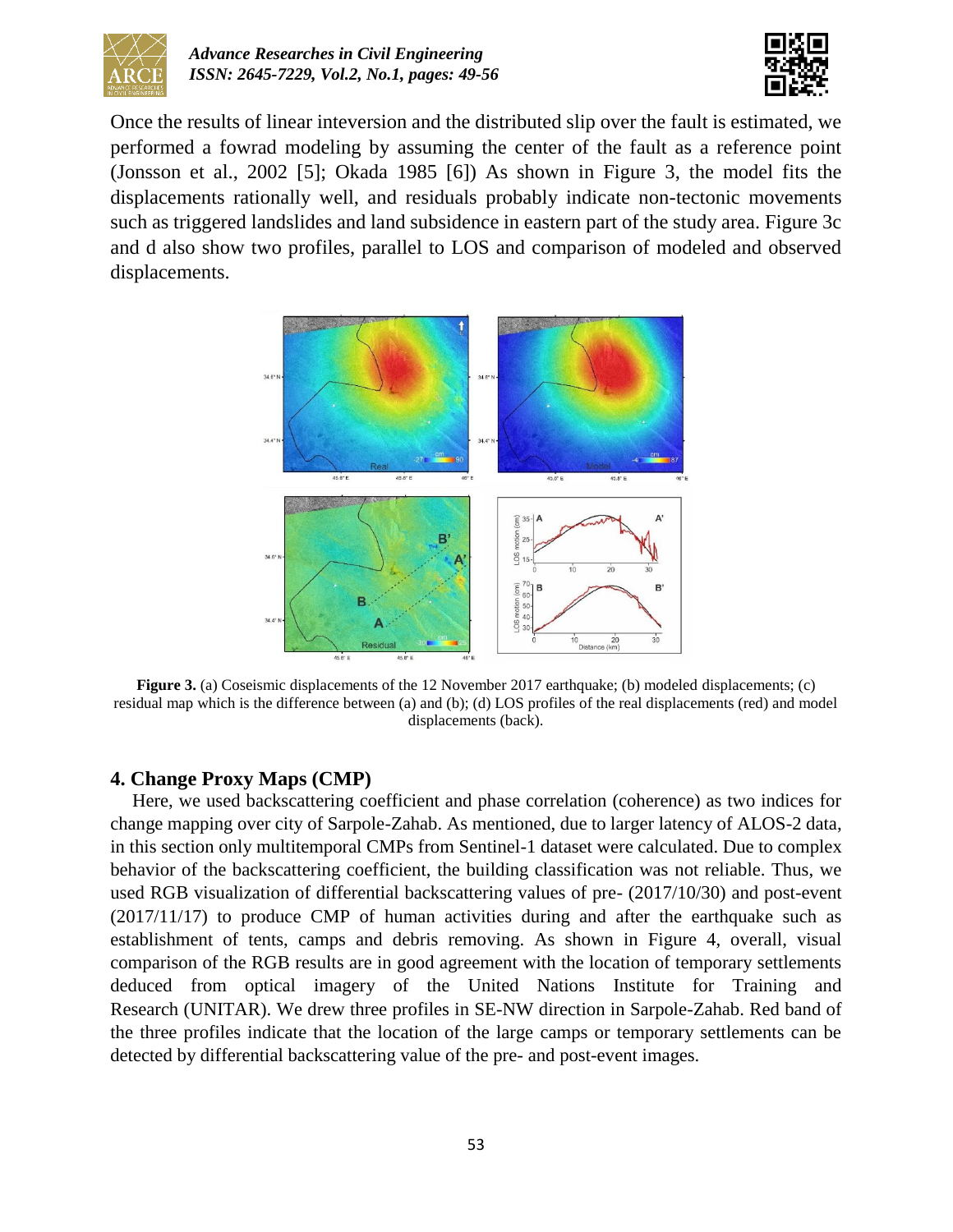





**Figure 4.** RGB map of scattered energy of radar from multitemporal Sentinel-1 dataset and three profiles along the Sarpole-Zahab city. Yellow polygons show the location of the temporary settlement and tents.



**Figure 5.** Left: RGB change map of Sarpole-Zahab together with collapsed buildings from UNITAR evaluation. Right: Differential coherence values (gray circles) between 50 randomly selected collapsed buildings and 50 randomly selected intact buildings over Sarpole-zahab. Red circles are mean values of each category and black bars are standard deviations.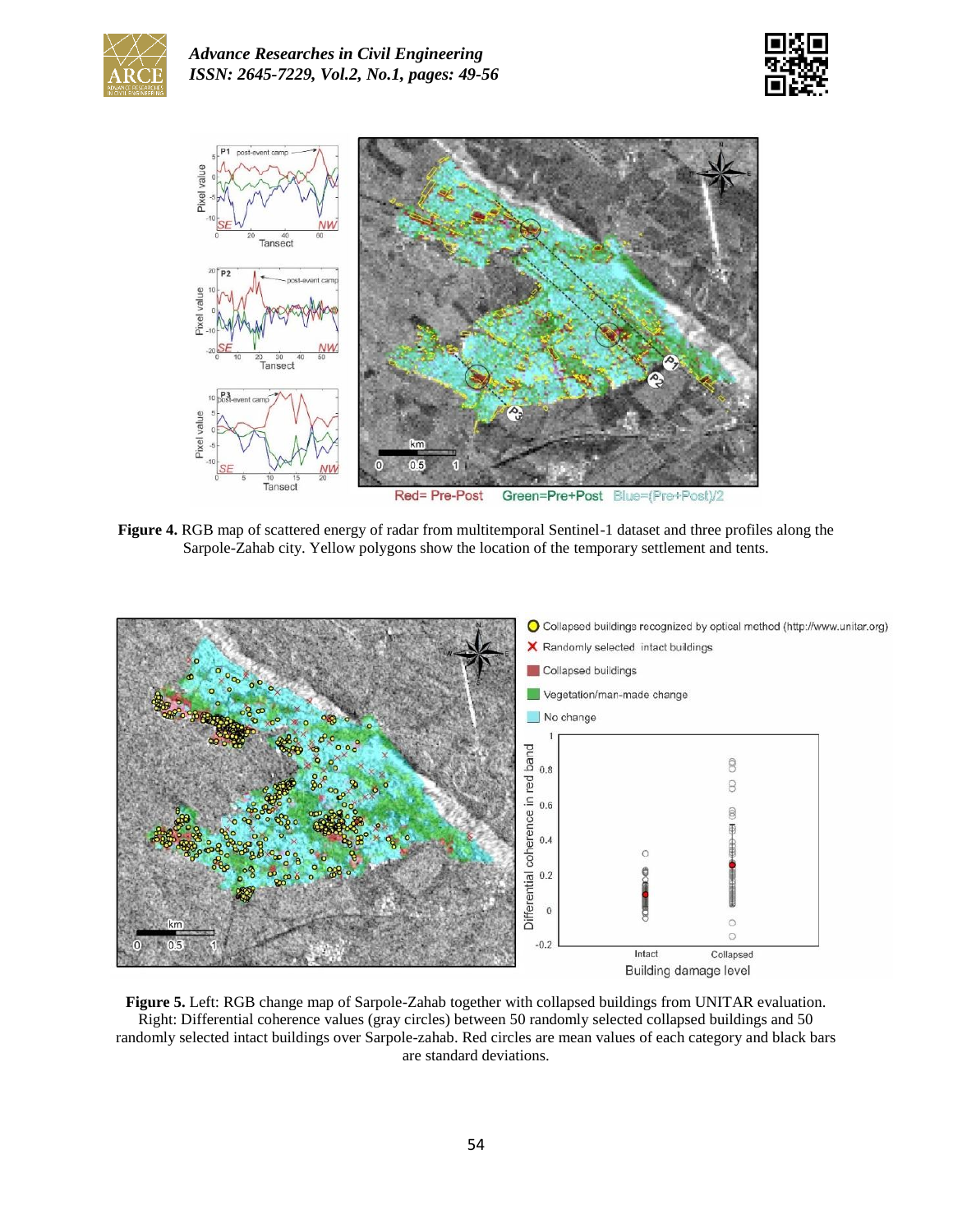



By combining RGB visualization and coherence values, we provided a CPM of buildings in Sarpole-Zahab. We applied a methodology based on a normalized RGB color composition for the produced InSAR phase correlation maps (coherence), in which subtraction of pre-event and coseismic coherence represents the red band, subtraction of co-seismic and pre-event coherence represents the green band and the mean coherence value of pre-event and post-event images are in blue band. Figure 5 shows that majority of buildings in three parts of the town were severely damaged. Majority of new government-built buildings are located in NW Sarpole-Zahab. These buildings are almost new, but due to non-engineered walls they were not able to resist against the severe seismic activity. On the other hand, the site condition was soft due to replacement of refilled soil after Iran-Iraq war. In central and SW parts of the town, the main reason of severe damage is type of buildings that the buildings were almost old and the material used in these houses were mainly stone and brick. Second reason is the proximity of these buildings to the agricultural lands which are formed by soft soil as well. Since the building inventory of the town was not available, we validated the results of building condition with a damage map create by optical imagery by UNITAR [\(http://www.unitar.org](http://www.unitar.org/) [7]). As shown in Figure 3, based on optical images, more than 600 individual buildings (yellow circles) are damaged in the town. In order to do a fair validation between SAR and optical results, we chose randomly 50 collapsed and intact buildings and calculated their multitemporal differential coherence and relative standard deviations. The results show that differential coherence value from red band is higher among collapsed buildings (Figure 5).

## **5. Conclusions and Discussions**

SAR imagery has a good capability for near-real-time disaster response because of its limitless advantages during night and bad weather conditions when snow and could shroud optical records. RGB visualization technique together with differential coherence and backscattering values are able to detect both structural and human-related changes during and after the earthquake. However, due to coarser resolution of the Sentinel-1 data  $(> 20 \text{ m})$ , detection of the collapsed buildings in small buildings was not quite successful.

### **6. References**

[1]-Karimzadeh, S., Miyajima, M., Hassanzadeh, R., Amiraslanzadeh, R., and Kamel, B., 2014, **A GIS-based seismic hazard, building vulnerability and human loss assessment for the earthquake scenario in Tabriz**, Soil Dynamics and Earthquake Engineering, 263–280.

[2]-Solaymani Azad, Sh., Saboor, N., Moradi, M., Ajhdari, A., Youssefi, T., Mashal, M., and Roustaei, M., 2017, **Preliminary report on geological features of the Ezgaleh-Kermanshah earthquake (M~7.3)**, November 12, 2017, West Iran, SSD of GSI preliminary report number: 17- 01, ver.01.

[3]-Karimzadeh, S., Matsuoka, M., Miyajima, M., Adriano, B., Fallahi, A. and Karashi, J., 2018, **Sequential SAR Coherence Method for the Monitoring of Buildings in Sarpole-Zahab, Iran**, Remote Sensing, 10:1255.